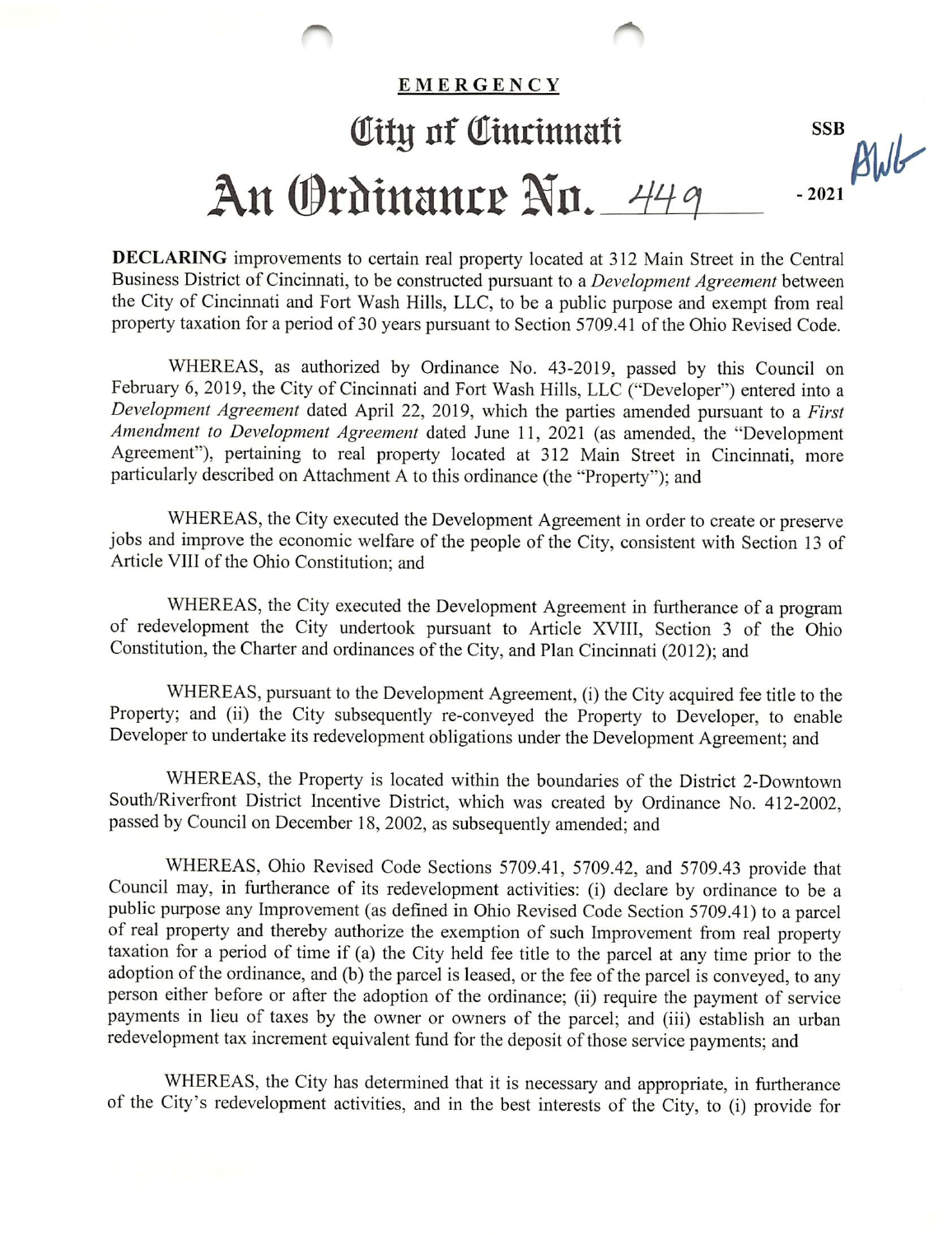exemption of the Improvement to the Property from real property taxation, and for the payment of semiannual service payments in lieu of taxes with respect to the Property ("Service Payments"), pursuant to Ohio Revised Code Sections 5709.41 through 5709.43; and (ii) enter into a Service Agreement with Developer, in substantially the form attached to the Development Agreement, to establish certain terms and conditions regarding the payment of the Service Payments as further described therein; now, therefore,

BE IT ORDAINED by the Council of the City of Cincinnati, State of Ohio:

Section 1. That, pursuant to and in accordance with the provisions of Ohio Revised Code Section 5709.41, Council hereby declares that 100% of the increase in the assessed value of the Improvement (as defined in Ohio Revised Code Section 5709.41) to the real property located at 312 Main Street in Cincinnati, as more particularly described on Attachment A to this ordinance (the "Property"), is a public purpose and exempt from real property taxation commencing on the first day of the tax year in which an Improvement of at least \$2,500,000 resulting from the redevelopment activities on the Property first appears on the tax duplicate of real and public utility property, and ending after the Improvement has been exempted from real property taxation for 30 years, or on the date on which the City can no longer require service payments to be paid on the Improvement, all in accordance with the requirements of Ohio Revised Code Sections 5709.41 through 5709.43.

Section 2. That Council hereby confirms, pursuant to and in accordance with the provisions of Ohio Revised Code Section 5709.42, that the owners from time to time of all or any portion of the Property shall be required to pay service payments in lieu of taxes ("Service Payments") with respect to the Improvement, subject to the specific terms and conditions provided for in the Service Agreement to be entered into with respect to the Property, in substantially the form attached to the Development Agreement between the City and Fort Wash Hills, LLC ("Developer") pertaining to the development of the Property, as amended by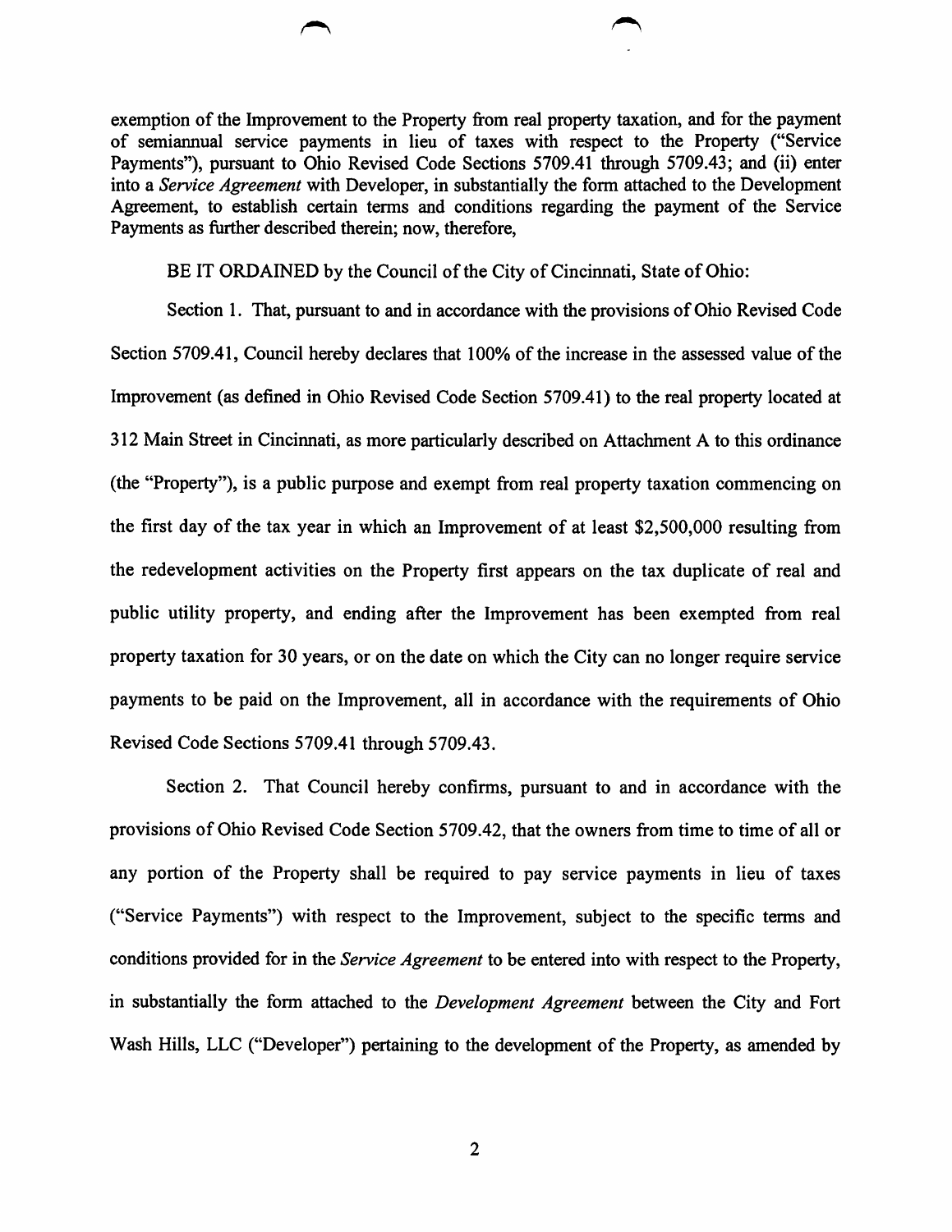the First Amendment to Development Agreement (the "Service Agreement," and, as amended, the "Development Agreement," respectively).

Section 3. That any and all Service Payments received by the City shall be deposited into Fund No. 763, Urban Redevelopment Tax Increment Equivalent Fund II, established by Ordinance No. 217-2015 (the "Fund Ordinance").

Section 4. That Council hereby confirms, pursuant to and in accordance with the provisions of Ohio Revised Code Section 5709.43, that the Service Payments shall be applied in accordance with the Development Agreement and the Service Agreement and shall be used in accordance with the Fund Ordinance.

Section 5. That, to facilitate the redevelopment project. Council hereby authorizes the City Manager, upon request of and in consultation with Developer, to prepare (or cooperate in the preparation of) and file an application for the real property tax exemption granted in Section 1 of this ordinance.

Section 6. That Council confirms its approval in all respects of the Development Agreement and the Service Agreement, which provide for, among other things, (i) covenants running with the land of the owner or owners, from time to time, of the Property, including covenants relating to the obligation to pay Service Payments; and (ii) compensation to the Board of Education of the Cincinnati City School District pursuant to its Tax Incentive Agreement with the City effective as of April 28,2020.

Section 7. That the proper City officials are hereby authorized to take all necessary and appropriate actions to fulfill the terms of this ordinance, the Development Agreement, and the Service Agreement, including, without limitation, executing any and all ancillary agreements and other documents.

 $\overline{\mathbf{3}}$